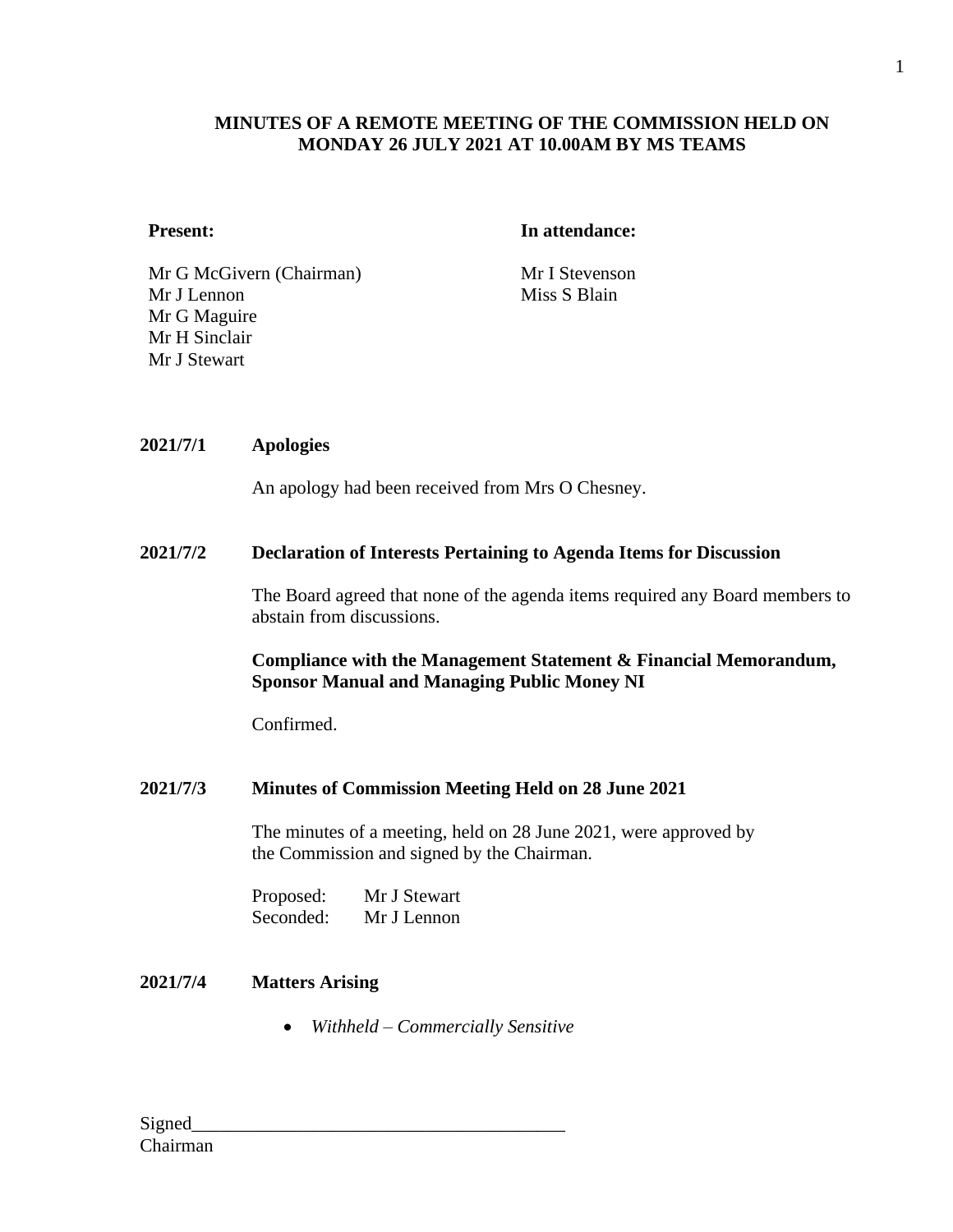### • **Balmoral Show**

The Chief Executive updated the Board on the plans for Balmoral Show.

### • **Conflict of Interest Forms**

**Action Point:** Board members are reminded to forward any outstanding forms to the Chief Executive.

### • **Internal Recruitment Trawl**

The Chief Executive was pleased to advise that Mrs Gillian Davis has been appointed as FQAS Manager and Mrs Lauren Patterson has been appointed as Marketing and Communications Manager.

#### **2021/7/5 Chairman's Report**

The Chairman and Board wished to acknowledge the passing of Mr Paddy McElroy, a former Board member, earlier in the month. He had done much to develop the positive relationship LMC enjoys with its sponsor DAERA. He had been a true gentleman whose positive and calming influence was greatly missed by all who had known and worked with him.

The Chairman then updated the Board on a number of issues affecting LMC and the red meat industry.

- *Withheld – Commercially Sensitive*
- **Staffing Issues-** The Chairman and Chief Executive updated the Board on some imminent staff absences which will put pressure on the provision of LMC services. Workforce planning over the coming months will be very challenging and every effort will be made to keep service outputs and public facing activities going as much as possible.

**Action Point:** The Chief Executive will seek to arrange a meeting with the new Head of Sponsor Branch to alert them to the current staffing pressures.

*Withheld – Commercially Sensitive*

#### **2021/7/6 Chief Executive's Report**

In advance of the meeting the Chief Executive had circulated a report relating to this section of the meeting.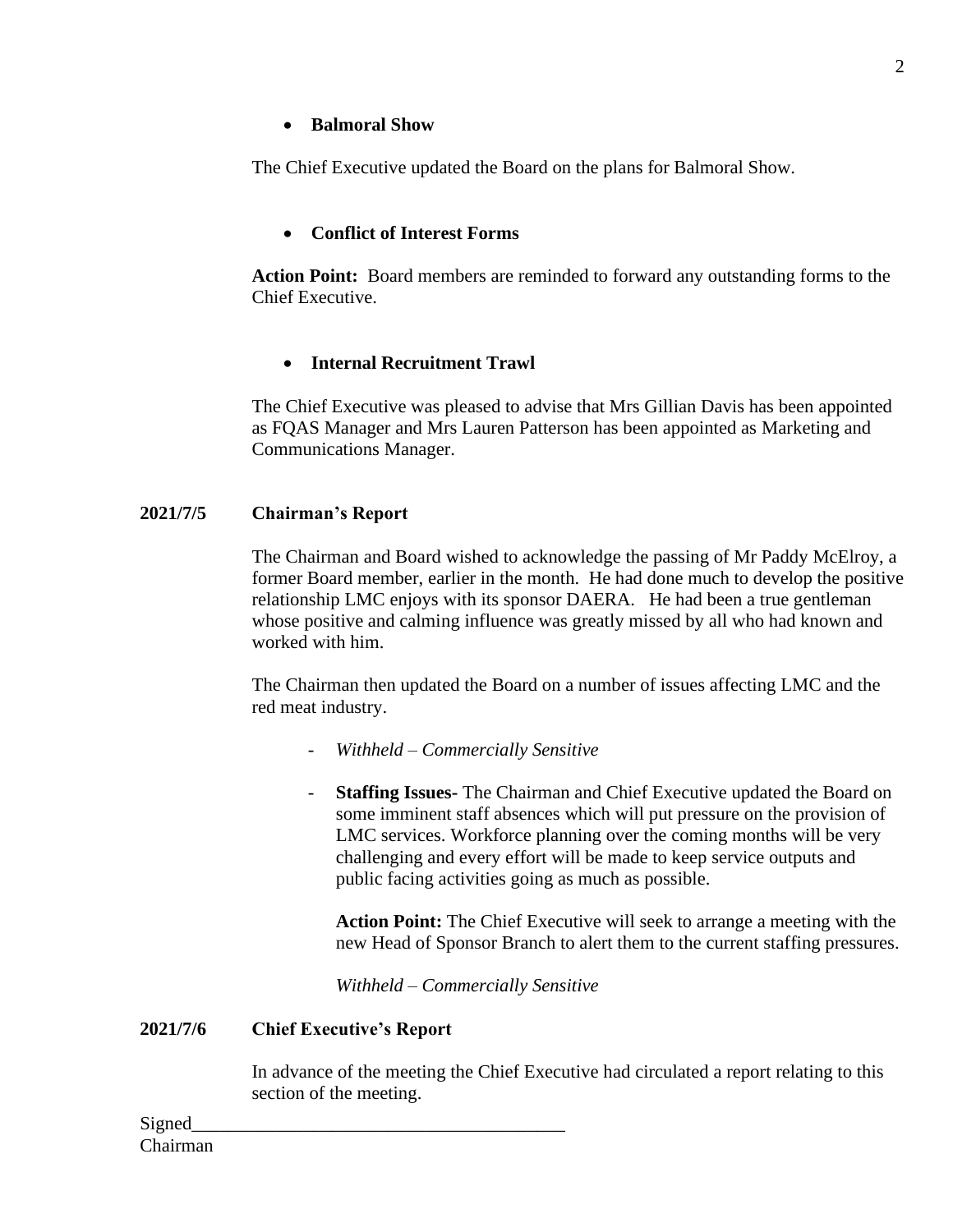# • **Climate Change**

The Chief Executive advised that LMC has submitted a written response to the AERA Committee and received an acknowledgment.

The Board has also been circulated with a draft copy of the KPMG report which will submitted to the AERA Committee once finalised, as additional evidence from the Northern Ireland agri-food industry. A media plan for launch of the report is also being finalised with the other stakeholder partners who commissioned this report.

# • **Guild of Agricultural Journalists**

LMC arranged a briefing to the Guild of Agricultural Journalists in Northern Ireland on the Andersons Centre report on Future Policy Options for Supporting the Suckler Beef and Sheep Sectors in Northern Ireland. There had been good coverage in the local agricultural media and feedback from LMC stakeholders.

# • **PGI for Irish Grass Fed Beef**

The Chief Executive updated the Board on the latest progress of the PGI application by Bord Bia and when Northern Ireland can submit a constructive opposition to the geographic scope of the PGI. As this process is going on LMC is working through a very detailed technical process to get a grass-fed verification system up and running in Northern Ireland.

# • **Livestock Genetics**

The Chairman had attended a meeting on 9 July 2021 (2021/6/6). The engagement had been very positive, and a summary of the agreed action points had been provided to the Board for information. LMC is progressing the action points allocated to it.

# • **LMC Board Succession**

The Chief Executive advised that he had received an email from DAERA to acknowledge LMC's letter regarding proposal of extending terms of some Board members. There has been no further feedback received to date from DAERA.

# **2021/7/7 Risk Management/Health & Safety**

The ARAC Chairman gave a verbal report on an ARAC meeting held on 1 July 2021.

The ARAC Committee had approved:

-The Governance Statement in the draft Annual Report and Accounts; and

Signed Chairman